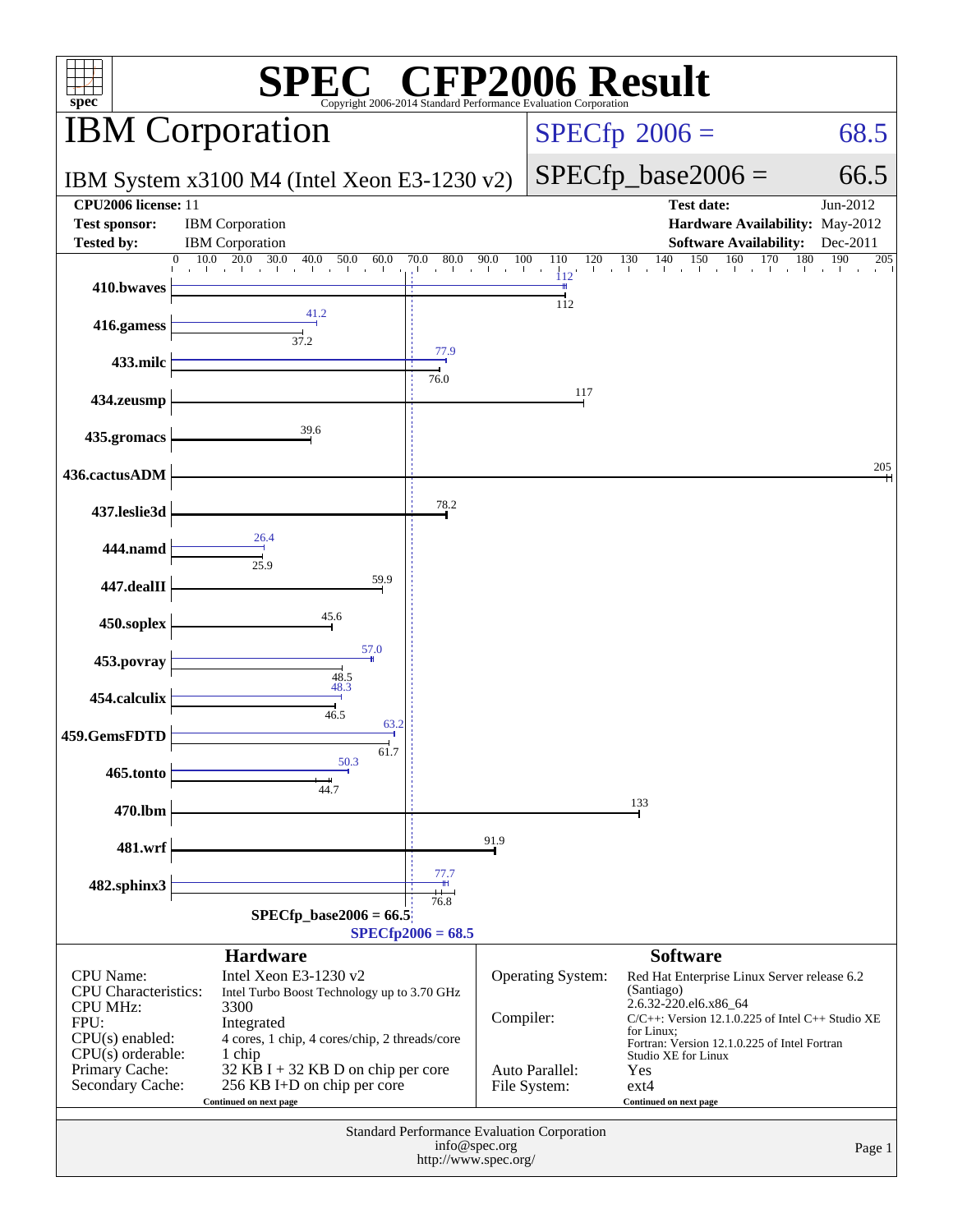

IBM Corporation

#### $SPECTp2006 = 68.5$

 $SPECTp\_base2006 = 66.5$ 

IBM System x3100 M4 (Intel Xeon E3-1230 v2)

| <b>CPU2006 license: 11</b>                                                 |                                                                                                                    |                                                                                    | <b>Test date:</b><br>$Jun-2012$                            |
|----------------------------------------------------------------------------|--------------------------------------------------------------------------------------------------------------------|------------------------------------------------------------------------------------|------------------------------------------------------------|
| <b>Test sponsor:</b>                                                       | <b>IBM</b> Corporation                                                                                             |                                                                                    | <b>Hardware Availability: May-2012</b>                     |
| <b>Tested by:</b>                                                          | <b>IBM</b> Corporation                                                                                             |                                                                                    | <b>Software Availability:</b><br>$Dec-2011$                |
| L3 Cache:<br>Other Cache:<br>Memory:<br>Disk Subsystem:<br>Other Hardware: | 8 MB I+D on chip per chip<br>None<br>16 GB (2 x 8 GB 2Rx8 PC3-12800E-11, ECC)<br>1 x 250 GB SATA, 7200 RPM<br>None | <b>System State:</b><br><b>Base Pointers:</b><br>Peak Pointers:<br>Other Software: | Run level 3 (multi-user)<br>64-bit<br>$32/64$ -bit<br>None |

| <b>Results Table</b> |                                                                                                          |              |                |       |                |             |                |              |                |              |                |              |
|----------------------|----------------------------------------------------------------------------------------------------------|--------------|----------------|-------|----------------|-------------|----------------|--------------|----------------|--------------|----------------|--------------|
|                      | <b>Base</b>                                                                                              |              |                |       |                | <b>Peak</b> |                |              |                |              |                |              |
| <b>Benchmark</b>     | <b>Seconds</b>                                                                                           | <b>Ratio</b> | <b>Seconds</b> | Ratio | <b>Seconds</b> | Ratio       | <b>Seconds</b> | <b>Ratio</b> | <b>Seconds</b> | <b>Ratio</b> | <b>Seconds</b> | <b>Ratio</b> |
| 410.bwayes           | 122                                                                                                      | 112          | 121            | 112   | 121            | 112         | 122            | 111          | 121            | 112          | <u>122</u>     | <u>112</u>   |
| 416.gamess           | 526                                                                                                      | 37.2         | 526            | 37.2  | 526            | 37.2        | 475            | 41.2         | 475            | 41.2         | 475            | 41.2         |
| $433$ .milc          | 121                                                                                                      | 76.0         | 121            | 76.2  | 121            | 76.0        | 118            | 78.0         | <b>118</b>     | 77.9         | 118            | 77.9         |
| 434.zeusmp           | 77.6                                                                                                     | 117          | 77.6           | 117   | 77.6           | <b>117</b>  | 77.6           | 117          | 77.6           | 117          | 77.6           | <b>117</b>   |
| 435.gromacs          | 181                                                                                                      | 39.6         | 180            | 39.6  | 180            | 39.6        | 181            | 39.6         | 180            | 39.6         | <b>180</b>     | 39.6         |
| 436.cactusADM        | 58.4                                                                                                     | 205          | 58.4           | 205   | 58.8           | 203         | 58.4           | 205          | 58.4           | 205          | 58.8           | 203          |
| 437.leslie3d         | 120                                                                                                      | 78.3         | 121            | 77.9  | <b>120</b>     | 78.2        | 120            | 78.3         | 121            | 77.9         | <b>120</b>     | <u>78.2</u>  |
| 444.namd             | 310                                                                                                      | 25.9         | 310            | 25.9  | 310            | 25.9        | 304            | 26.4         | 304            | 26.4         | 304            | 26.3         |
| 447.dealII           | 191                                                                                                      | 59.9         | 191            | 59.8  | 191            | 59.9        | 191            | 59.9         | 191            | 59.8         | 191            | 59.9         |
| $450$ .soplex        | 184                                                                                                      | 45.3         | 183            | 45.6  | 183            | 45.6        | 184            | 45.3         | 183            | 45.6         | 183            | 45.6         |
| 453.povray           | 110                                                                                                      | 48.5         | 110            | 48.5  | 110            | 48.5        | 93.8           | 56.7         | 93.0           | 57.2         | 93.4           | 57.0         |
| 454.calculix         | 177                                                                                                      | 46.6         | 177            | 46.5  | 178            | 46.5        | 171            | 48.3         | 171            | 48.3         | 171            | 48.2         |
| 459.GemsFDTD         | 172                                                                                                      | 61.7         | 172            | 61.7  | 172            | 61.7        | 168            | 63.2         | 168            | 63.3         | 168            | 63.2         |
| 465.tonto            | 220                                                                                                      | 44.7         | 217            | 45.4  | 241            | 40.9        | 195            | 50.3         | 197            | 50.0         | 195            | 50.4         |
| 470.1bm              | 103                                                                                                      | 133          | 103            | 133   | 103            | 133         | 103            | 133          | 103            | 133          | 103            | <u>133</u>   |
| 481.wrf              | 122                                                                                                      | 91.7         | 122            | 91.9  | 121            | 92.0        | 122            | 91.7         | 122            | 91.9         | 121            | 92.0         |
| $482$ .sphinx $3$    | 260                                                                                                      | 75.1         | 254            | 76.8  | 242            | 80.4        | 248            | 78.6         | 252            | 77.3         | 251            | 77.7         |
|                      | Results appear in the order in which they were run. Bold underlined text indicates a median measurement. |              |                |       |                |             |                |              |                |              |                |              |

#### **[Operating System Notes](http://www.spec.org/auto/cpu2006/Docs/result-fields.html#OperatingSystemNotes)**

Stack size set to unlimited using "ulimit -s unlimited"

#### **[Platform Notes](http://www.spec.org/auto/cpu2006/Docs/result-fields.html#PlatformNotes)**

 BIOS Settings: Turbo Mode enabled in BIOS C-State enabled in BIOS Sysinfo program /root/SPECcpu1.2/config/sysinfo.rev6800 \$Rev: 6800 \$ \$Date:: 2011-10-11 #\$ 6f2ebdff5032aaa42e583f96b07f99d3 running on localhost.localdomain Sat Jun 30 08:19:39 2012

 This section contains SUT (System Under Test) info as seen by some common utilities. To remove or add to this section, see: <http://www.spec.org/cpu2006/Docs/config.html#sysinfo> Continued on next page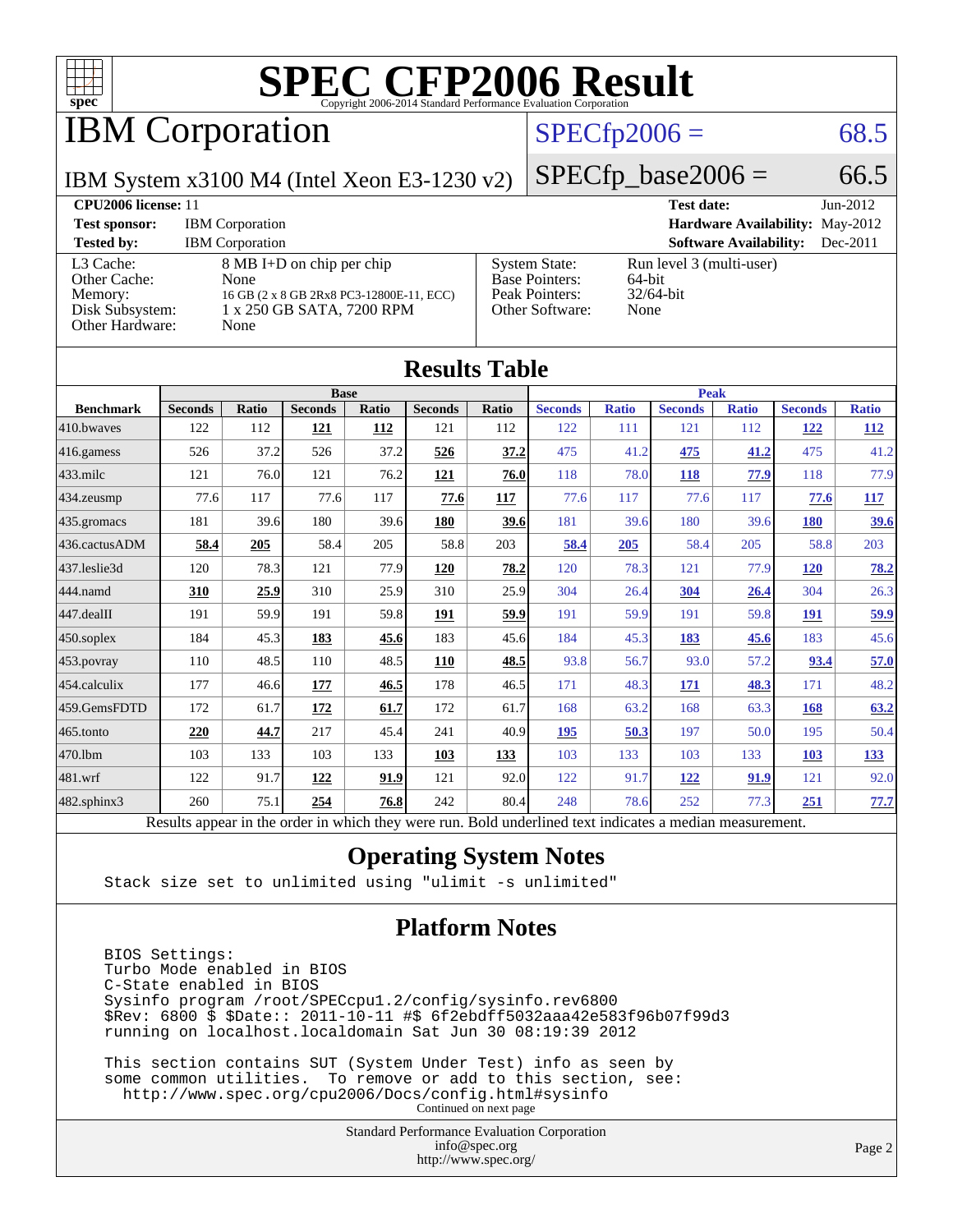

**IBM** Corporation

 $SPECTp2006 = 68.5$ 

IBM System x3100 M4 (Intel Xeon E3-1230 v2)

#### **[CPU2006 license:](http://www.spec.org/auto/cpu2006/Docs/result-fields.html#CPU2006license)** 11 **[Test date:](http://www.spec.org/auto/cpu2006/Docs/result-fields.html#Testdate)** Jun-2012

**[Test sponsor:](http://www.spec.org/auto/cpu2006/Docs/result-fields.html#Testsponsor)** IBM Corporation **[Hardware Availability:](http://www.spec.org/auto/cpu2006/Docs/result-fields.html#HardwareAvailability)** May-2012

 $SPECTp\_base2006 = 66.5$ 

**[Tested by:](http://www.spec.org/auto/cpu2006/Docs/result-fields.html#Testedby)** IBM Corporation **[Software Availability:](http://www.spec.org/auto/cpu2006/Docs/result-fields.html#SoftwareAvailability)** Dec-2011

#### **[Platform Notes \(Continued\)](http://www.spec.org/auto/cpu2006/Docs/result-fields.html#PlatformNotes)**

 From /proc/cpuinfo model name : Intel(R) Xeon(R) CPU E3-1230 V2 @ 3.30GHz 1 "physical id"s (chips) 8 "processors" cores, siblings (Caution: counting these is hw and system dependent. The following excerpts from /proc/cpuinfo might not be reliable. Use with caution.) cpu cores : 4 siblings : 8 physical 0: cores 0 1 2 3 cache size : 8192 KB From /proc/meminfo<br>MemTotal: 16322724 kB HugePages\_Total: 0<br>Hugepagesize: 2048 kB Hugepagesize: /usr/bin/lsb\_release -d Red Hat Enterprise Linux Server release 6.2 (Santiago) From /etc/\*release\* /etc/\*version\* redhat-release: Red Hat Enterprise Linux Server release 6.2 (Santiago) system-release: Red Hat Enterprise Linux Server release 6.2 (Santiago) system-release-cpe: cpe:/o:redhat:enterprise\_linux:6server:ga:server uname -a: Linux localhost.localdomain 2.6.32-220.el6.x86\_64 #1 SMP Wed Nov 9 08:03:13 EST 2011 x86\_64 x86\_64 x86\_64 GNU/Linux run-level 3 Jun 28 16:44 SPEC is set to: /root/SPECcpul.2<br>Filesystem Type Size U Type Size Used Avail Use% Mounted on /dev/mapper/VolGroup-lv\_root ext4 50G 45G 2.8G 95% / Additional information from dmidecode: Memory: 2x Micron 18JSF1G72AZ-1G6D1 8 GB 1600 MHz 2 rank (End of data from sysinfo program)

#### **[General Notes](http://www.spec.org/auto/cpu2006/Docs/result-fields.html#GeneralNotes)**

Environment variables set by runspec before the start of the run:  $KMP$  AFFINITY = "granularity=fine, scatter" LD\_LIBRARY\_PATH = "/root/SPECcpu1.2/libs/32:/root/SPECcpu1.2/libs/64" OMP\_NUM\_THREADS = "4"

 Binaries compiled on a system with 1x Core i7-860 CPU + 8GB Continued on next page

> Standard Performance Evaluation Corporation [info@spec.org](mailto:info@spec.org) <http://www.spec.org/>

Page 3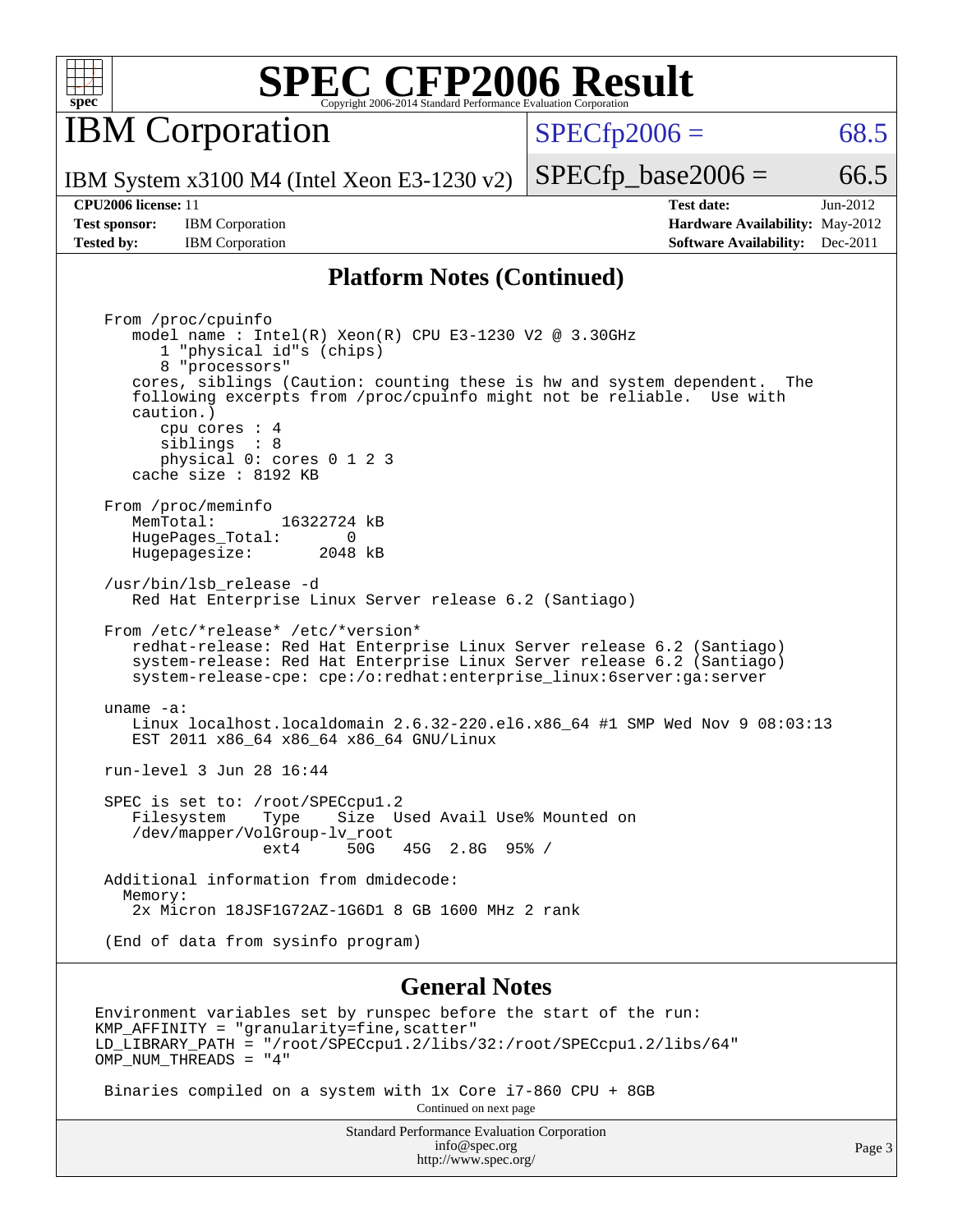

## IBM Corporation

 $SPECTp2006 = 68.5$ 

IBM System x3100 M4 (Intel Xeon E3-1230 v2)

**[Test sponsor:](http://www.spec.org/auto/cpu2006/Docs/result-fields.html#Testsponsor)** IBM Corporation **[Hardware Availability:](http://www.spec.org/auto/cpu2006/Docs/result-fields.html#HardwareAvailability)** May-2012

**[CPU2006 license:](http://www.spec.org/auto/cpu2006/Docs/result-fields.html#CPU2006license)** 11 **[Test date:](http://www.spec.org/auto/cpu2006/Docs/result-fields.html#Testdate)** Jun-2012 **[Tested by:](http://www.spec.org/auto/cpu2006/Docs/result-fields.html#Testedby)** IBM Corporation **[Software Availability:](http://www.spec.org/auto/cpu2006/Docs/result-fields.html#SoftwareAvailability)** Dec-2011

 $SPECTp\_base2006 = 66.5$ 

#### **[General Notes \(Continued\)](http://www.spec.org/auto/cpu2006/Docs/result-fields.html#GeneralNotes)**

 memory using RHEL5.5 Transparent Huge Pages enabled with: echo always > /sys/kernel/mm/redhat\_transparent\_hugepage/enabled

### **[Base Compiler Invocation](http://www.spec.org/auto/cpu2006/Docs/result-fields.html#BaseCompilerInvocation)**

[C benchmarks](http://www.spec.org/auto/cpu2006/Docs/result-fields.html#Cbenchmarks):  $\text{icc}$   $-\text{m64}$ 

[C++ benchmarks:](http://www.spec.org/auto/cpu2006/Docs/result-fields.html#CXXbenchmarks) [icpc -m64](http://www.spec.org/cpu2006/results/res2012q3/cpu2006-20120702-23314.flags.html#user_CXXbase_intel_icpc_64bit_bedb90c1146cab66620883ef4f41a67e)

[Fortran benchmarks](http://www.spec.org/auto/cpu2006/Docs/result-fields.html#Fortranbenchmarks): [ifort -m64](http://www.spec.org/cpu2006/results/res2012q3/cpu2006-20120702-23314.flags.html#user_FCbase_intel_ifort_64bit_ee9d0fb25645d0210d97eb0527dcc06e)

[Benchmarks using both Fortran and C](http://www.spec.org/auto/cpu2006/Docs/result-fields.html#BenchmarksusingbothFortranandC): [icc -m64](http://www.spec.org/cpu2006/results/res2012q3/cpu2006-20120702-23314.flags.html#user_CC_FCbase_intel_icc_64bit_0b7121f5ab7cfabee23d88897260401c) [ifort -m64](http://www.spec.org/cpu2006/results/res2012q3/cpu2006-20120702-23314.flags.html#user_CC_FCbase_intel_ifort_64bit_ee9d0fb25645d0210d97eb0527dcc06e)

### **[Base Portability Flags](http://www.spec.org/auto/cpu2006/Docs/result-fields.html#BasePortabilityFlags)**

| 410.bwaves: -DSPEC CPU LP64                 |                                                                |
|---------------------------------------------|----------------------------------------------------------------|
| 416.gamess: -DSPEC_CPU_LP64                 |                                                                |
| 433.milc: -DSPEC CPU LP64                   |                                                                |
| 434.zeusmp: -DSPEC_CPU_LP64                 |                                                                |
| 435.gromacs: -DSPEC_CPU_LP64 -nofor_main    |                                                                |
| 436.cactusADM: -DSPEC CPU LP64 -nofor main  |                                                                |
| 437.leslie3d: -DSPEC CPU LP64               |                                                                |
| 444.namd: -DSPEC CPU LP64                   |                                                                |
| 447.dealII: -DSPEC CPU LP64                 |                                                                |
| 450.soplex: -DSPEC_CPU_LP64                 |                                                                |
| 453.povray: -DSPEC_CPU_LP64                 |                                                                |
| 454.calculix: - DSPEC CPU LP64 - nofor main |                                                                |
| 459.GemsFDTD: - DSPEC_CPU LP64              |                                                                |
| 465.tonto: - DSPEC CPU LP64                 |                                                                |
| 470.1bm: - DSPEC CPU LP64                   |                                                                |
|                                             | 481.wrf: -DSPEC CPU_LP64 -DSPEC_CPU_CASE_FLAG -DSPEC_CPU_LINUX |
| 482.sphinx3: -DSPEC CPU LP64                |                                                                |

### **[Base Optimization Flags](http://www.spec.org/auto/cpu2006/Docs/result-fields.html#BaseOptimizationFlags)**

[C benchmarks](http://www.spec.org/auto/cpu2006/Docs/result-fields.html#Cbenchmarks):

[-xAVX](http://www.spec.org/cpu2006/results/res2012q3/cpu2006-20120702-23314.flags.html#user_CCbase_f-xAVX) [-ipo](http://www.spec.org/cpu2006/results/res2012q3/cpu2006-20120702-23314.flags.html#user_CCbase_f-ipo) [-O3](http://www.spec.org/cpu2006/results/res2012q3/cpu2006-20120702-23314.flags.html#user_CCbase_f-O3) [-no-prec-div](http://www.spec.org/cpu2006/results/res2012q3/cpu2006-20120702-23314.flags.html#user_CCbase_f-no-prec-div) [-static](http://www.spec.org/cpu2006/results/res2012q3/cpu2006-20120702-23314.flags.html#user_CCbase_f-static) [-parallel](http://www.spec.org/cpu2006/results/res2012q3/cpu2006-20120702-23314.flags.html#user_CCbase_f-parallel) [-opt-prefetch](http://www.spec.org/cpu2006/results/res2012q3/cpu2006-20120702-23314.flags.html#user_CCbase_f-opt-prefetch) [-ansi-alias](http://www.spec.org/cpu2006/results/res2012q3/cpu2006-20120702-23314.flags.html#user_CCbase_f-ansi-alias)

[C++ benchmarks:](http://www.spec.org/auto/cpu2006/Docs/result-fields.html#CXXbenchmarks)

[-xAVX](http://www.spec.org/cpu2006/results/res2012q3/cpu2006-20120702-23314.flags.html#user_CXXbase_f-xAVX) [-ipo](http://www.spec.org/cpu2006/results/res2012q3/cpu2006-20120702-23314.flags.html#user_CXXbase_f-ipo) [-O3](http://www.spec.org/cpu2006/results/res2012q3/cpu2006-20120702-23314.flags.html#user_CXXbase_f-O3) [-no-prec-div](http://www.spec.org/cpu2006/results/res2012q3/cpu2006-20120702-23314.flags.html#user_CXXbase_f-no-prec-div) [-static](http://www.spec.org/cpu2006/results/res2012q3/cpu2006-20120702-23314.flags.html#user_CXXbase_f-static) [-opt-prefetch](http://www.spec.org/cpu2006/results/res2012q3/cpu2006-20120702-23314.flags.html#user_CXXbase_f-opt-prefetch) [-ansi-alias](http://www.spec.org/cpu2006/results/res2012q3/cpu2006-20120702-23314.flags.html#user_CXXbase_f-ansi-alias)

Continued on next page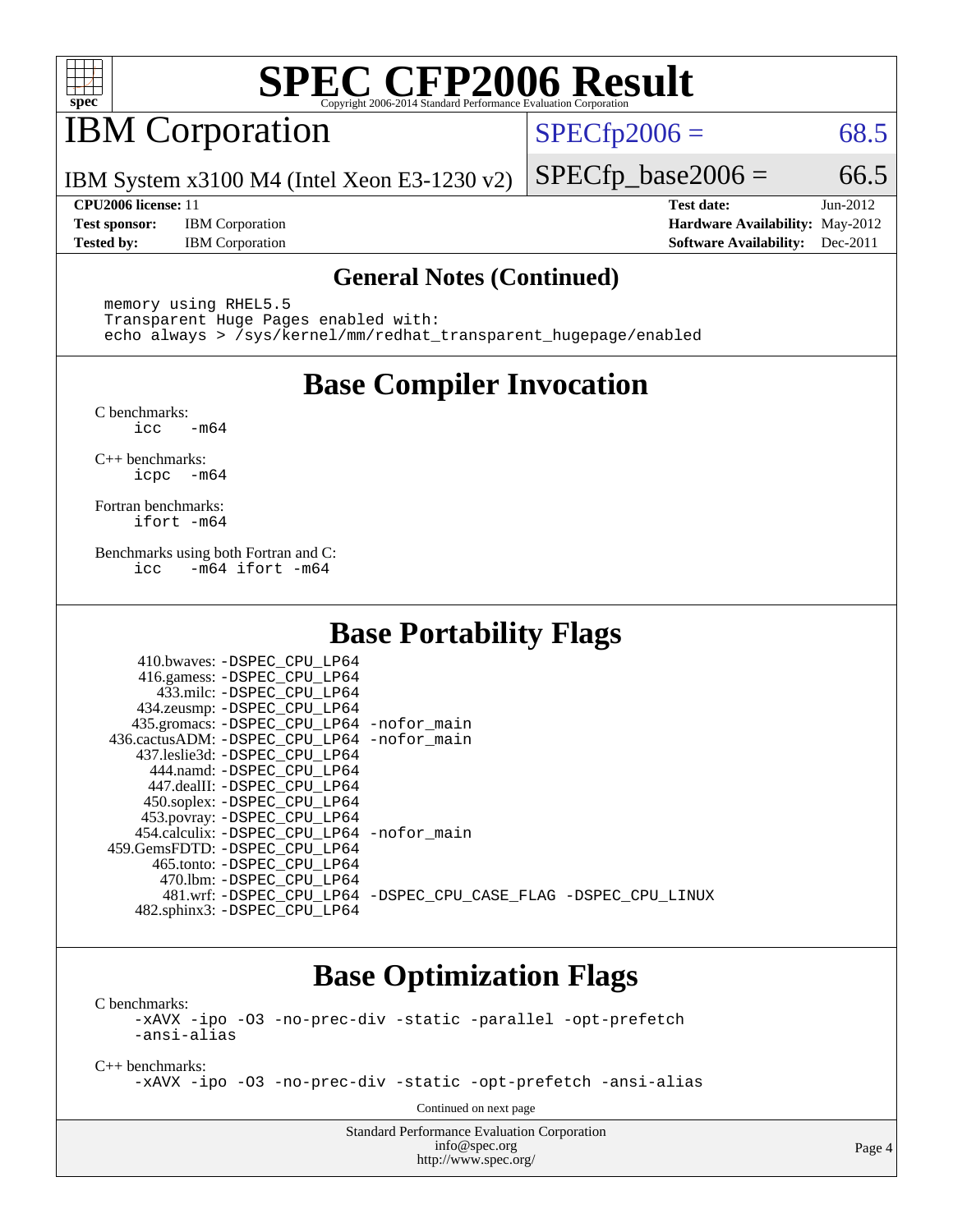

**IBM** Corporation

 $SPECTp2006 = 68.5$ 

IBM System x3100 M4 (Intel Xeon E3-1230 v2)

 $SPECTp\_base2006 = 66.5$ 

**[Test sponsor:](http://www.spec.org/auto/cpu2006/Docs/result-fields.html#Testsponsor)** IBM Corporation **[Hardware Availability:](http://www.spec.org/auto/cpu2006/Docs/result-fields.html#HardwareAvailability)** May-2012

**[CPU2006 license:](http://www.spec.org/auto/cpu2006/Docs/result-fields.html#CPU2006license)** 11 **[Test date:](http://www.spec.org/auto/cpu2006/Docs/result-fields.html#Testdate)** Jun-2012 **[Tested by:](http://www.spec.org/auto/cpu2006/Docs/result-fields.html#Testedby)** IBM Corporation **[Software Availability:](http://www.spec.org/auto/cpu2006/Docs/result-fields.html#SoftwareAvailability)** Dec-2011

### **[Base Optimization Flags \(Continued\)](http://www.spec.org/auto/cpu2006/Docs/result-fields.html#BaseOptimizationFlags)**

[Fortran benchmarks](http://www.spec.org/auto/cpu2006/Docs/result-fields.html#Fortranbenchmarks):

[-xAVX](http://www.spec.org/cpu2006/results/res2012q3/cpu2006-20120702-23314.flags.html#user_FCbase_f-xAVX) [-ipo](http://www.spec.org/cpu2006/results/res2012q3/cpu2006-20120702-23314.flags.html#user_FCbase_f-ipo) [-O3](http://www.spec.org/cpu2006/results/res2012q3/cpu2006-20120702-23314.flags.html#user_FCbase_f-O3) [-no-prec-div](http://www.spec.org/cpu2006/results/res2012q3/cpu2006-20120702-23314.flags.html#user_FCbase_f-no-prec-div) [-static](http://www.spec.org/cpu2006/results/res2012q3/cpu2006-20120702-23314.flags.html#user_FCbase_f-static) [-parallel](http://www.spec.org/cpu2006/results/res2012q3/cpu2006-20120702-23314.flags.html#user_FCbase_f-parallel) [-opt-prefetch](http://www.spec.org/cpu2006/results/res2012q3/cpu2006-20120702-23314.flags.html#user_FCbase_f-opt-prefetch)

[Benchmarks using both Fortran and C](http://www.spec.org/auto/cpu2006/Docs/result-fields.html#BenchmarksusingbothFortranandC):

[-xAVX](http://www.spec.org/cpu2006/results/res2012q3/cpu2006-20120702-23314.flags.html#user_CC_FCbase_f-xAVX) [-ipo](http://www.spec.org/cpu2006/results/res2012q3/cpu2006-20120702-23314.flags.html#user_CC_FCbase_f-ipo) [-O3](http://www.spec.org/cpu2006/results/res2012q3/cpu2006-20120702-23314.flags.html#user_CC_FCbase_f-O3) [-no-prec-div](http://www.spec.org/cpu2006/results/res2012q3/cpu2006-20120702-23314.flags.html#user_CC_FCbase_f-no-prec-div) [-static](http://www.spec.org/cpu2006/results/res2012q3/cpu2006-20120702-23314.flags.html#user_CC_FCbase_f-static) [-parallel](http://www.spec.org/cpu2006/results/res2012q3/cpu2006-20120702-23314.flags.html#user_CC_FCbase_f-parallel) [-opt-prefetch](http://www.spec.org/cpu2006/results/res2012q3/cpu2006-20120702-23314.flags.html#user_CC_FCbase_f-opt-prefetch) [-ansi-alias](http://www.spec.org/cpu2006/results/res2012q3/cpu2006-20120702-23314.flags.html#user_CC_FCbase_f-ansi-alias)

**[Peak Compiler Invocation](http://www.spec.org/auto/cpu2006/Docs/result-fields.html#PeakCompilerInvocation)**

[C benchmarks](http://www.spec.org/auto/cpu2006/Docs/result-fields.html#Cbenchmarks):  $\text{icc}$  -m64

[C++ benchmarks:](http://www.spec.org/auto/cpu2006/Docs/result-fields.html#CXXbenchmarks) [icpc -m64](http://www.spec.org/cpu2006/results/res2012q3/cpu2006-20120702-23314.flags.html#user_CXXpeak_intel_icpc_64bit_bedb90c1146cab66620883ef4f41a67e)

[Fortran benchmarks](http://www.spec.org/auto/cpu2006/Docs/result-fields.html#Fortranbenchmarks): [ifort -m64](http://www.spec.org/cpu2006/results/res2012q3/cpu2006-20120702-23314.flags.html#user_FCpeak_intel_ifort_64bit_ee9d0fb25645d0210d97eb0527dcc06e)

[Benchmarks using both Fortran and C](http://www.spec.org/auto/cpu2006/Docs/result-fields.html#BenchmarksusingbothFortranandC): [icc -m64](http://www.spec.org/cpu2006/results/res2012q3/cpu2006-20120702-23314.flags.html#user_CC_FCpeak_intel_icc_64bit_0b7121f5ab7cfabee23d88897260401c) [ifort -m64](http://www.spec.org/cpu2006/results/res2012q3/cpu2006-20120702-23314.flags.html#user_CC_FCpeak_intel_ifort_64bit_ee9d0fb25645d0210d97eb0527dcc06e)

### **[Peak Portability Flags](http://www.spec.org/auto/cpu2006/Docs/result-fields.html#PeakPortabilityFlags)**

Same as Base Portability Flags

### **[Peak Optimization Flags](http://www.spec.org/auto/cpu2006/Docs/result-fields.html#PeakOptimizationFlags)**

[C benchmarks](http://www.spec.org/auto/cpu2006/Docs/result-fields.html#Cbenchmarks):

 433.milc: [-xAVX](http://www.spec.org/cpu2006/results/res2012q3/cpu2006-20120702-23314.flags.html#user_peakPASS2_CFLAGSPASS2_LDFLAGS433_milc_f-xAVX)(pass 2) [-prof-gen](http://www.spec.org/cpu2006/results/res2012q3/cpu2006-20120702-23314.flags.html#user_peakPASS1_CFLAGSPASS1_LDFLAGS433_milc_prof_gen_e43856698f6ca7b7e442dfd80e94a8fc)(pass 1) [-ipo](http://www.spec.org/cpu2006/results/res2012q3/cpu2006-20120702-23314.flags.html#user_peakPASS2_CFLAGSPASS2_LDFLAGS433_milc_f-ipo)(pass 2) [-O3](http://www.spec.org/cpu2006/results/res2012q3/cpu2006-20120702-23314.flags.html#user_peakPASS2_CFLAGSPASS2_LDFLAGS433_milc_f-O3)(pass 2) [-no-prec-div](http://www.spec.org/cpu2006/results/res2012q3/cpu2006-20120702-23314.flags.html#user_peakPASS2_CFLAGSPASS2_LDFLAGS433_milc_f-no-prec-div)(pass 2) [-prof-use](http://www.spec.org/cpu2006/results/res2012q3/cpu2006-20120702-23314.flags.html#user_peakPASS2_CFLAGSPASS2_LDFLAGS433_milc_prof_use_bccf7792157ff70d64e32fe3e1250b55)(pass 2) [-static](http://www.spec.org/cpu2006/results/res2012q3/cpu2006-20120702-23314.flags.html#user_peakOPTIMIZE433_milc_f-static) [-auto-ilp32](http://www.spec.org/cpu2006/results/res2012q3/cpu2006-20120702-23314.flags.html#user_peakCOPTIMIZE433_milc_f-auto-ilp32) [-ansi-alias](http://www.spec.org/cpu2006/results/res2012q3/cpu2006-20120702-23314.flags.html#user_peakCOPTIMIZE433_milc_f-ansi-alias)

 $470.$ lbm: basepeak = yes

 482.sphinx3: [-xAVX](http://www.spec.org/cpu2006/results/res2012q3/cpu2006-20120702-23314.flags.html#user_peakOPTIMIZE482_sphinx3_f-xAVX) [-ipo](http://www.spec.org/cpu2006/results/res2012q3/cpu2006-20120702-23314.flags.html#user_peakOPTIMIZE482_sphinx3_f-ipo) [-O3](http://www.spec.org/cpu2006/results/res2012q3/cpu2006-20120702-23314.flags.html#user_peakOPTIMIZE482_sphinx3_f-O3) [-no-prec-div](http://www.spec.org/cpu2006/results/res2012q3/cpu2006-20120702-23314.flags.html#user_peakOPTIMIZE482_sphinx3_f-no-prec-div) [-unroll2](http://www.spec.org/cpu2006/results/res2012q3/cpu2006-20120702-23314.flags.html#user_peakCOPTIMIZE482_sphinx3_f-unroll_784dae83bebfb236979b41d2422d7ec2) [-ansi-alias](http://www.spec.org/cpu2006/results/res2012q3/cpu2006-20120702-23314.flags.html#user_peakCOPTIMIZE482_sphinx3_f-ansi-alias) [-parallel](http://www.spec.org/cpu2006/results/res2012q3/cpu2006-20120702-23314.flags.html#user_peakCOPTIMIZE482_sphinx3_f-parallel)

[C++ benchmarks:](http://www.spec.org/auto/cpu2006/Docs/result-fields.html#CXXbenchmarks)

```
 444.namd: -xAVX(pass 2) -prof-gen(pass 1) -ipo(pass 2) -O3(pass 2)
-no-prec-div(pass 2) -prof-use(pass 2) -fno-alias
-auto-ilp32
```
Continued on next page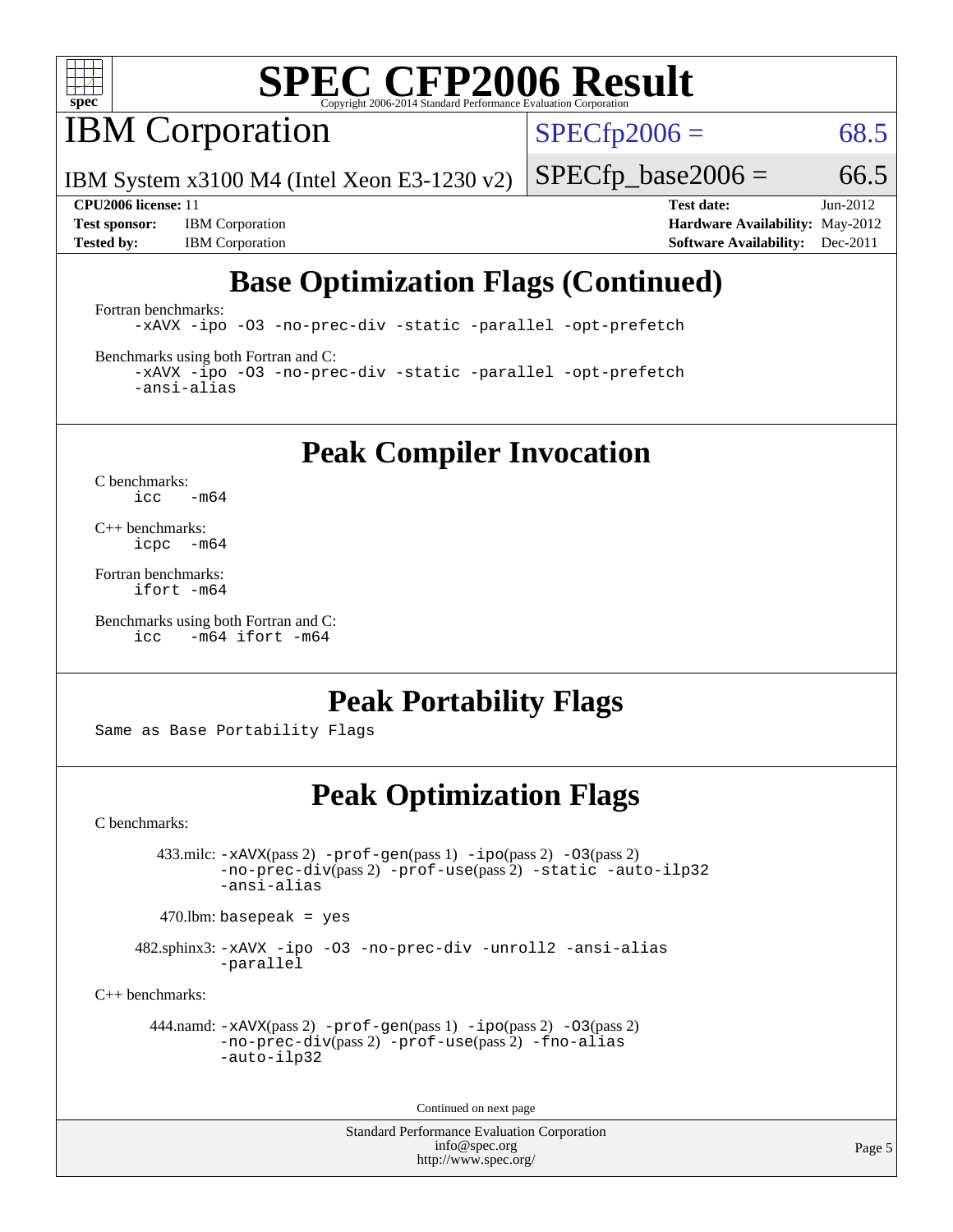

**IBM** Corporation

 $SPECTp2006 = 68.5$ 

IBM System x3100 M4 (Intel Xeon E3-1230 v2)

**[Test sponsor:](http://www.spec.org/auto/cpu2006/Docs/result-fields.html#Testsponsor)** IBM Corporation **[Hardware Availability:](http://www.spec.org/auto/cpu2006/Docs/result-fields.html#HardwareAvailability)** May-2012 **[Tested by:](http://www.spec.org/auto/cpu2006/Docs/result-fields.html#Testedby)** IBM Corporation **[Software Availability:](http://www.spec.org/auto/cpu2006/Docs/result-fields.html#SoftwareAvailability)** Dec-2011

 $SPECTp\_base2006 = 66.5$ **[CPU2006 license:](http://www.spec.org/auto/cpu2006/Docs/result-fields.html#CPU2006license)** 11 **[Test date:](http://www.spec.org/auto/cpu2006/Docs/result-fields.html#Testdate)** Jun-2012

# **[Peak Optimization Flags \(Continued\)](http://www.spec.org/auto/cpu2006/Docs/result-fields.html#PeakOptimizationFlags)**

 447.dealII: basepeak = yes 450.soplex: basepeak = yes 453.povray:  $-x$ AVX(pass 2)  $-p$ rof-gen(pass 1)  $-i$ po(pass 2)  $-03$ (pass 2) [-no-prec-div](http://www.spec.org/cpu2006/results/res2012q3/cpu2006-20120702-23314.flags.html#user_peakPASS2_CXXFLAGSPASS2_LDFLAGS453_povray_f-no-prec-div)(pass 2) [-prof-use](http://www.spec.org/cpu2006/results/res2012q3/cpu2006-20120702-23314.flags.html#user_peakPASS2_CXXFLAGSPASS2_LDFLAGS453_povray_prof_use_bccf7792157ff70d64e32fe3e1250b55)(pass 2) [-unroll4](http://www.spec.org/cpu2006/results/res2012q3/cpu2006-20120702-23314.flags.html#user_peakCXXOPTIMIZE453_povray_f-unroll_4e5e4ed65b7fd20bdcd365bec371b81f) [-ansi-alias](http://www.spec.org/cpu2006/results/res2012q3/cpu2006-20120702-23314.flags.html#user_peakCXXOPTIMIZE453_povray_f-ansi-alias) [Fortran benchmarks](http://www.spec.org/auto/cpu2006/Docs/result-fields.html#Fortranbenchmarks): 410.bwaves: [-xAVX](http://www.spec.org/cpu2006/results/res2012q3/cpu2006-20120702-23314.flags.html#user_peakOPTIMIZE410_bwaves_f-xAVX) [-ipo](http://www.spec.org/cpu2006/results/res2012q3/cpu2006-20120702-23314.flags.html#user_peakOPTIMIZE410_bwaves_f-ipo) [-O3](http://www.spec.org/cpu2006/results/res2012q3/cpu2006-20120702-23314.flags.html#user_peakOPTIMIZE410_bwaves_f-O3) [-no-prec-div](http://www.spec.org/cpu2006/results/res2012q3/cpu2006-20120702-23314.flags.html#user_peakOPTIMIZE410_bwaves_f-no-prec-div) [-opt-prefetch](http://www.spec.org/cpu2006/results/res2012q3/cpu2006-20120702-23314.flags.html#user_peakOPTIMIZE410_bwaves_f-opt-prefetch) [-parallel](http://www.spec.org/cpu2006/results/res2012q3/cpu2006-20120702-23314.flags.html#user_peakOPTIMIZE410_bwaves_f-parallel) [-static](http://www.spec.org/cpu2006/results/res2012q3/cpu2006-20120702-23314.flags.html#user_peakOPTIMIZE410_bwaves_f-static) 416.gamess: [-xAVX](http://www.spec.org/cpu2006/results/res2012q3/cpu2006-20120702-23314.flags.html#user_peakPASS2_FFLAGSPASS2_LDFLAGS416_gamess_f-xAVX)(pass 2) [-prof-gen](http://www.spec.org/cpu2006/results/res2012q3/cpu2006-20120702-23314.flags.html#user_peakPASS1_FFLAGSPASS1_LDFLAGS416_gamess_prof_gen_e43856698f6ca7b7e442dfd80e94a8fc)(pass 1) [-ipo](http://www.spec.org/cpu2006/results/res2012q3/cpu2006-20120702-23314.flags.html#user_peakPASS2_FFLAGSPASS2_LDFLAGS416_gamess_f-ipo)(pass 2) [-O3](http://www.spec.org/cpu2006/results/res2012q3/cpu2006-20120702-23314.flags.html#user_peakPASS2_FFLAGSPASS2_LDFLAGS416_gamess_f-O3)(pass 2) [-no-prec-div](http://www.spec.org/cpu2006/results/res2012q3/cpu2006-20120702-23314.flags.html#user_peakPASS2_FFLAGSPASS2_LDFLAGS416_gamess_f-no-prec-div)(pass 2) [-prof-use](http://www.spec.org/cpu2006/results/res2012q3/cpu2006-20120702-23314.flags.html#user_peakPASS2_FFLAGSPASS2_LDFLAGS416_gamess_prof_use_bccf7792157ff70d64e32fe3e1250b55)(pass 2) [-unroll2](http://www.spec.org/cpu2006/results/res2012q3/cpu2006-20120702-23314.flags.html#user_peakOPTIMIZE416_gamess_f-unroll_784dae83bebfb236979b41d2422d7ec2) [-inline-level=0](http://www.spec.org/cpu2006/results/res2012q3/cpu2006-20120702-23314.flags.html#user_peakOPTIMIZE416_gamess_f-inline-level_318d07a09274ad25e8d15dbfaa68ba50) [-scalar-rep-](http://www.spec.org/cpu2006/results/res2012q3/cpu2006-20120702-23314.flags.html#user_peakOPTIMIZE416_gamess_f-disablescalarrep_abbcad04450fb118e4809c81d83c8a1d) [-static](http://www.spec.org/cpu2006/results/res2012q3/cpu2006-20120702-23314.flags.html#user_peakOPTIMIZE416_gamess_f-static) 434.zeusmp: basepeak = yes 437.leslie3d: basepeak = yes 459.GemsFDTD: [-xAVX](http://www.spec.org/cpu2006/results/res2012q3/cpu2006-20120702-23314.flags.html#user_peakPASS2_FFLAGSPASS2_LDFLAGS459_GemsFDTD_f-xAVX)(pass 2) [-prof-gen](http://www.spec.org/cpu2006/results/res2012q3/cpu2006-20120702-23314.flags.html#user_peakPASS1_FFLAGSPASS1_LDFLAGS459_GemsFDTD_prof_gen_e43856698f6ca7b7e442dfd80e94a8fc)(pass 1) [-ipo](http://www.spec.org/cpu2006/results/res2012q3/cpu2006-20120702-23314.flags.html#user_peakPASS2_FFLAGSPASS2_LDFLAGS459_GemsFDTD_f-ipo)(pass 2) [-O3](http://www.spec.org/cpu2006/results/res2012q3/cpu2006-20120702-23314.flags.html#user_peakPASS2_FFLAGSPASS2_LDFLAGS459_GemsFDTD_f-O3)(pass 2) [-no-prec-div](http://www.spec.org/cpu2006/results/res2012q3/cpu2006-20120702-23314.flags.html#user_peakPASS2_FFLAGSPASS2_LDFLAGS459_GemsFDTD_f-no-prec-div)(pass 2) [-prof-use](http://www.spec.org/cpu2006/results/res2012q3/cpu2006-20120702-23314.flags.html#user_peakPASS2_FFLAGSPASS2_LDFLAGS459_GemsFDTD_prof_use_bccf7792157ff70d64e32fe3e1250b55)(pass 2) [-unroll2](http://www.spec.org/cpu2006/results/res2012q3/cpu2006-20120702-23314.flags.html#user_peakOPTIMIZE459_GemsFDTD_f-unroll_784dae83bebfb236979b41d2422d7ec2) [-inline-level=0](http://www.spec.org/cpu2006/results/res2012q3/cpu2006-20120702-23314.flags.html#user_peakOPTIMIZE459_GemsFDTD_f-inline-level_318d07a09274ad25e8d15dbfaa68ba50) [-opt-prefetch](http://www.spec.org/cpu2006/results/res2012q3/cpu2006-20120702-23314.flags.html#user_peakOPTIMIZE459_GemsFDTD_f-opt-prefetch) [-parallel](http://www.spec.org/cpu2006/results/res2012q3/cpu2006-20120702-23314.flags.html#user_peakOPTIMIZE459_GemsFDTD_f-parallel) 465.tonto: [-xAVX](http://www.spec.org/cpu2006/results/res2012q3/cpu2006-20120702-23314.flags.html#user_peakPASS2_FFLAGSPASS2_LDFLAGS465_tonto_f-xAVX)(pass 2) [-prof-gen](http://www.spec.org/cpu2006/results/res2012q3/cpu2006-20120702-23314.flags.html#user_peakPASS1_FFLAGSPASS1_LDFLAGS465_tonto_prof_gen_e43856698f6ca7b7e442dfd80e94a8fc)(pass 1) [-ipo](http://www.spec.org/cpu2006/results/res2012q3/cpu2006-20120702-23314.flags.html#user_peakPASS2_FFLAGSPASS2_LDFLAGS465_tonto_f-ipo)(pass 2) [-O3](http://www.spec.org/cpu2006/results/res2012q3/cpu2006-20120702-23314.flags.html#user_peakPASS2_FFLAGSPASS2_LDFLAGS465_tonto_f-O3)(pass 2) [-no-prec-div](http://www.spec.org/cpu2006/results/res2012q3/cpu2006-20120702-23314.flags.html#user_peakPASS2_FFLAGSPASS2_LDFLAGS465_tonto_f-no-prec-div)(pass 2) [-prof-use](http://www.spec.org/cpu2006/results/res2012q3/cpu2006-20120702-23314.flags.html#user_peakPASS2_FFLAGSPASS2_LDFLAGS465_tonto_prof_use_bccf7792157ff70d64e32fe3e1250b55)(pass 2) [-inline-calloc](http://www.spec.org/cpu2006/results/res2012q3/cpu2006-20120702-23314.flags.html#user_peakOPTIMIZE465_tonto_f-inline-calloc) [-opt-malloc-options=3](http://www.spec.org/cpu2006/results/res2012q3/cpu2006-20120702-23314.flags.html#user_peakOPTIMIZE465_tonto_f-opt-malloc-options_13ab9b803cf986b4ee62f0a5998c2238) [-auto](http://www.spec.org/cpu2006/results/res2012q3/cpu2006-20120702-23314.flags.html#user_peakOPTIMIZE465_tonto_f-auto) [-unroll4](http://www.spec.org/cpu2006/results/res2012q3/cpu2006-20120702-23314.flags.html#user_peakOPTIMIZE465_tonto_f-unroll_4e5e4ed65b7fd20bdcd365bec371b81f) [Benchmarks using both Fortran and C](http://www.spec.org/auto/cpu2006/Docs/result-fields.html#BenchmarksusingbothFortranandC): 435.gromacs: basepeak = yes  $436.cactusADM: basepeak = yes$  454.calculix: [-xAVX](http://www.spec.org/cpu2006/results/res2012q3/cpu2006-20120702-23314.flags.html#user_peakOPTIMIZE454_calculix_f-xAVX) [-ipo](http://www.spec.org/cpu2006/results/res2012q3/cpu2006-20120702-23314.flags.html#user_peakOPTIMIZE454_calculix_f-ipo) [-O3](http://www.spec.org/cpu2006/results/res2012q3/cpu2006-20120702-23314.flags.html#user_peakOPTIMIZE454_calculix_f-O3) [-no-prec-div](http://www.spec.org/cpu2006/results/res2012q3/cpu2006-20120702-23314.flags.html#user_peakOPTIMIZE454_calculix_f-no-prec-div) [-auto-ilp32](http://www.spec.org/cpu2006/results/res2012q3/cpu2006-20120702-23314.flags.html#user_peakCOPTIMIZE454_calculix_f-auto-ilp32) [-ansi-alias](http://www.spec.org/cpu2006/results/res2012q3/cpu2006-20120702-23314.flags.html#user_peakCOPTIMIZE454_calculix_f-ansi-alias)  $481 \text{.m}$ : basepeak = yes

The flags files that were used to format this result can be browsed at <http://www.spec.org/cpu2006/flags/Intel-ic12.1-official-linux64.20111122.html> <http://www.spec.org/cpu2006/flags/IBM-Platform-Flags-V1.2-IVB-A.html>

You can also download the XML flags sources by saving the following links: <http://www.spec.org/cpu2006/flags/Intel-ic12.1-official-linux64.20111122.xml> <http://www.spec.org/cpu2006/flags/IBM-Platform-Flags-V1.2-IVB-A.xml>